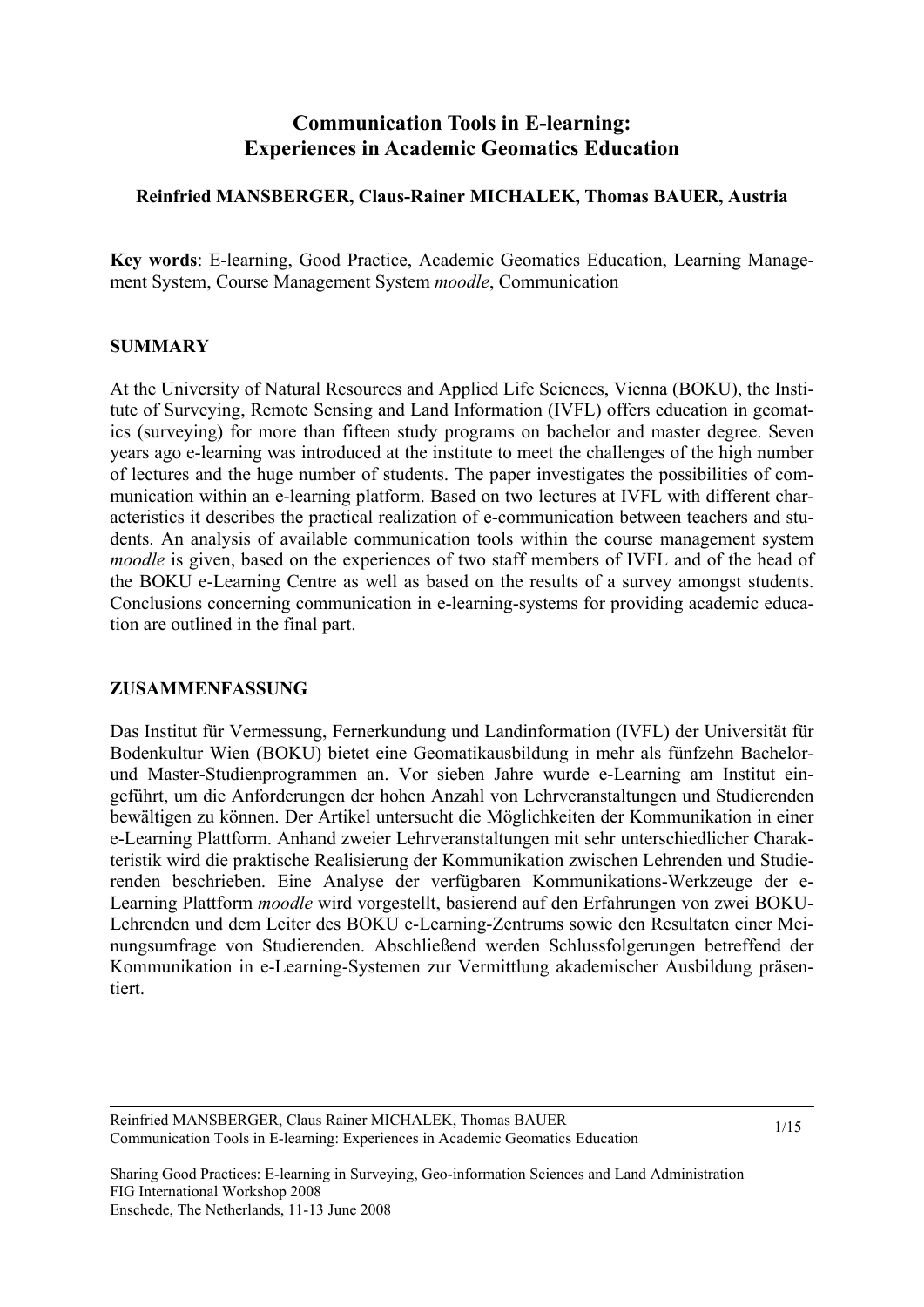# **Communication Tools in E-learning: Experiences in Academic Geomatics Education**

## **Reinfried MANSBERGER, Claus Rainer MICHALEK, Thomas BAUER, Austria**

## **1. INTRODUCTION**

The University of Natural Resources and Applied Life Sciences, Vienna (BOKU) offers 9 Bachelor Programmes and 23 Master Programmes (7 International Master Programmes) on the topics of agriculture, forestry, environmental engineering, landscape architecture, landscape planning, food sciences, and biotechnology for approximately 6000 students (BOKU, 2008). 17 of all study programmes include a geomatics education (including surveying, remote sensing, and geoinformatics) that is provided by the Institute of Surveying, Remote Sensing and Land Information (IVFL). In sum, the institute handles 140 *semester hours* of lectures, exercises and practicals per year (one *semester hour* is equivalent to 45 minutes of teaching per week within a semester).

To cover the challenges of the enormous number of lectures and of the huge amount of students, teaching staff of IVFL applies advanced teaching methods and modern information communication technology (ICT) to provide an optimal knowledge transfer to the students. Four years ago the e-learning platform *moodle* (moodle, 2008) was introduced at BOKU and IVFL to support all educational tasks. The acceptance of e-learning at BOKU is growing, as documented by the significantly increased number of lectures, users and accesses to the *moodle* platform (*Figure 1*).



*Figure 1: Growth of e-learning use at BOKU (left - number of users, right - accesses and traffic)* 

An essential ingredient in the knowledge transfer between teachers and students is communication. Communication is defined as the *process that allows organisms to exchange information by several methods* (Wikipedia, 2008). Communication can be performed by

Reinfried MANSBERGER, Claus Rainer MICHALEK, Thomas BAUER Communication Tools in E-learning: Experiences in Academic Geomatics Education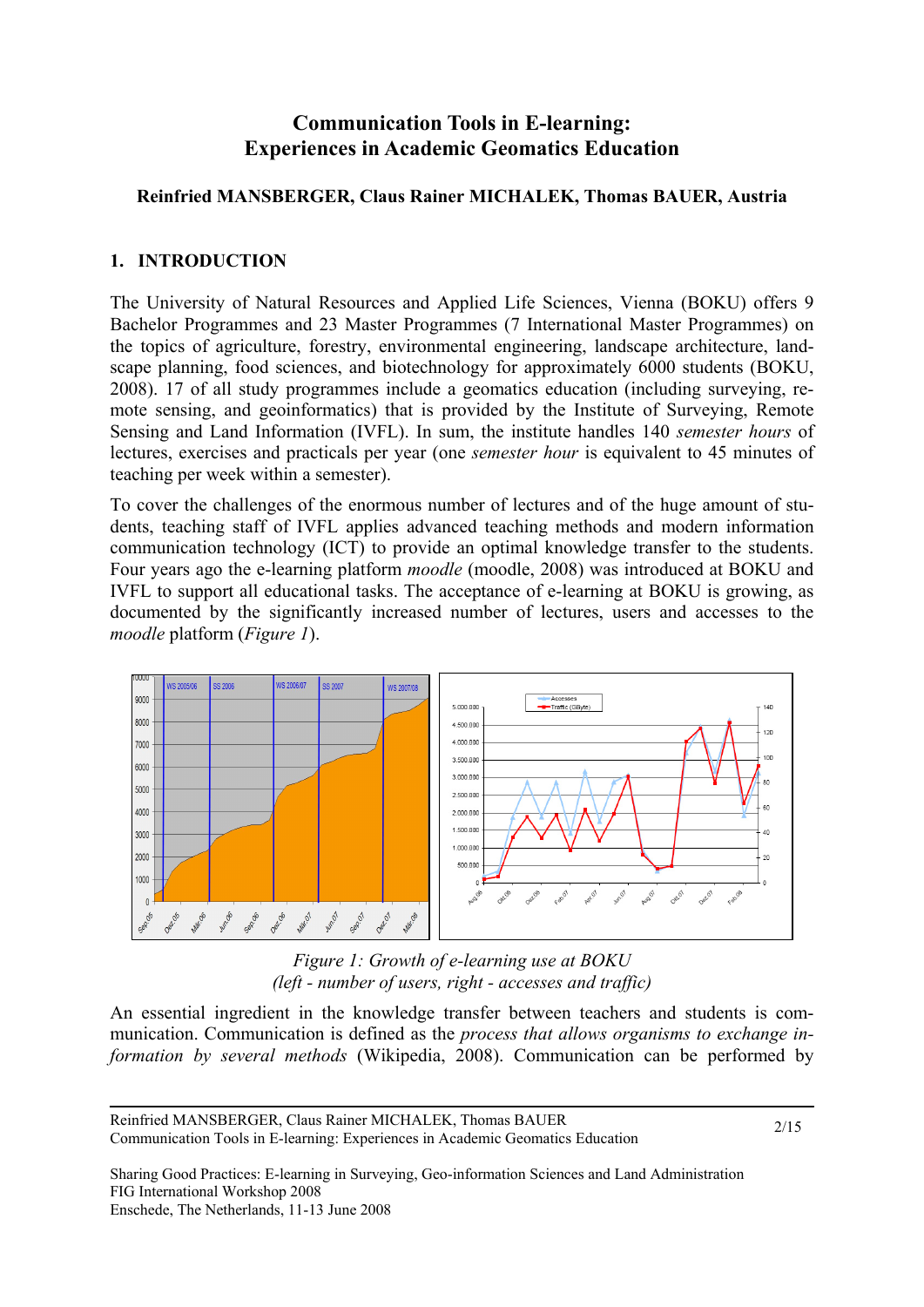written means (text, graphic, animated graphic, etc.), auditory means (speaking, singing, etc.) or physical means (body language, gesture, sign language, touch, eye contact).

The three principal learning concepts are characterized by the kind of communication between teachers and students. *Conventional Teaching* (face-to-face teaching) requires the physical presence of teachers and students. *Distance learning* is based on a virtual communication by electronic media. Finally the *Blended learning* concepts describes the combination of traditional face-to-face and virtual communication.

Communication in knowledge transfer is a comprehensive issue. In academic education communication is not only restricted to teachers and students. Modern teaching and learning activities require also interactions with administrative and technical staff as well as with professionals of the public and private sector.

This paper is not able to cover all the aspects of communication in academic education. Therefore it is restricted to document the application and experiences of two BOKU-lecturers and the head of the BOKU e-Learning Centre with the communication tools provided by the e-learning platform *moodle*.

## **2. ASPECTS OF COMMUNICATION IN E-LEARNING**

While in the early days of e-learning discussions were dominated by content, how to modularize and standardize it, the focus shifted towards online communication and collaboration over the last three to four years. The content still remains a constant factor in e-learning, but *Web 2.0* technologies, also called *social software*, were introduced into higher education (O'Reilly, 2006). The communicational part of e-learning can be characterized by different aspects.

*Direction:* The direction of the communication can be in one way (unidirectional), in two ways (bidirectional) or in many different ways at the same time (multidirectional). The unidirectional communication most often takes place when information is given by the teacher to the students like announcement boards for example. While there is no possibility for questions or feedback by the recipients, theoretically all have the same level of information at the same time. In bidirectional communication the communication takes place in both directions like chats, video conferences or online discussions between teachers and students (Kear, 2007).

*Relation:* As in real life a further differentiation can be made by the number of participants: one-to-one  $(1:1)$  communications like a private talk, one-to-many  $(1: n)$ , characteristic for a lecture, and many-to-many (n : m) as a discussion for example.

*Response Time:* Another aspect is the response time between the interactions by the participants. On the one hand synchronous communication such as a chat for example provides almost immediate reaction thus providing prompt feedback. The disadvantage is that the participants are on pressure since the others are waiting for their response. Discussion forums on the other hand with a time interval between the interactions are forms of asynchronous communication. This gives an opportunity for reflecting the other contributions and time before writing their own postings (E-teaching, 2008).

*Content:* The content of the communication in university e-learning settings itself can be dealing with course subject related, organisational, technical, or informal questions.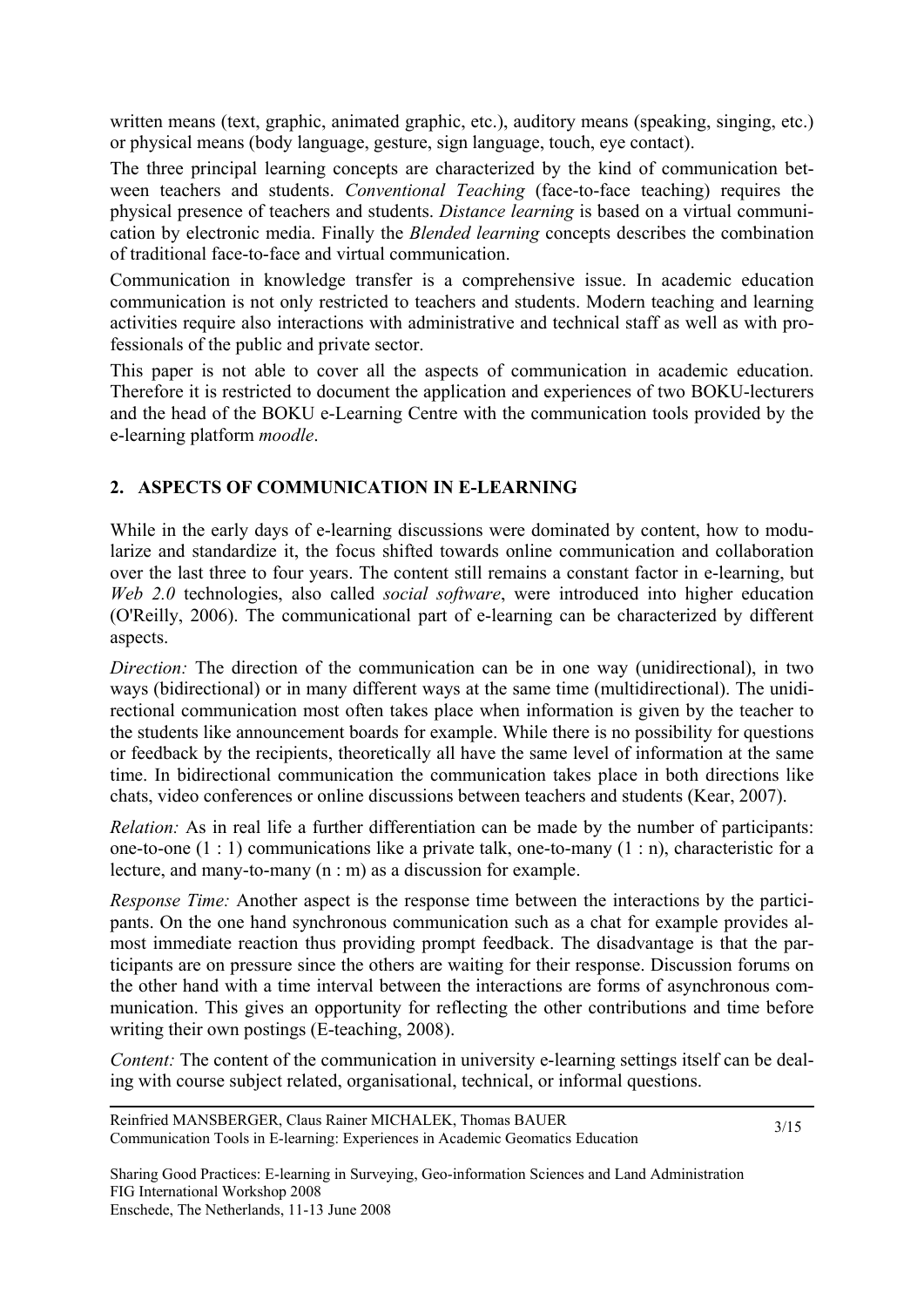*Media:* The communication itself can be facilitated by different media such as text, illustrations, audio or video. These media can be combined like an illustrated comment in a blog or video conference with a whiteboard.

*Number of Channels:* Of special importance is the number of channels involved in the communication including verbal and nonverbal cues like the use of voice and facial expression in video conferences (Parks Floyd, 1996 in Yuzer et al., 2007).

*Roles of the participants:* When looking at the roles participants play within a virtual learning environment three main types can be distinguished: the *system administrator*, who can see and change everything but is usually not responsible for the courses and is therefore not covered in this paper, the *teacher*, who can modify everything in her or his course, and the *student*, who's rights to participate in activities and access learning materials are restricted. Modern course management systems such as *moodle* allow the creation of customized hybrid roles like upgraded student roles with teacher like rights for single activities or teachers with reading rights on the whole faculty level.

*Level of activity:* The engagement of the students can be *passive* or *active*. While the nature of passive engagement from a student's perspective is to perceive information, its active counterpart provides an environment for applying the information and getting feedback if the lesson was understood. When knowledge is actively built by the students themselves (constructivism) others learners can be passive at the same time in receiving this newly created information. In this case a communication flow takes place form active to passive participants.

*Informal communication:* Nevertheless informal learning plays an important role in the context of formal academic education. Parallel to formal framework provided by the university, students use a multitude of ICT tools ranging from chat and VoIP systems to discussion boards provided by the student union. Blending them in a pragmatic manner and often mixing work with private life, these forms of communication and collaborative team work are mostly invisible and therefore uncontrollable for the teachers. According to Csanyi et al. (2007, 2008) the speed of communication seems to be a crucial factor as students are not used to wait: if respond time between a student's question and answer is too long the need of communication itself will disappear together with the learning motivation.

## **3. VIRTUAL COMMUNICATION IN** *moodle*

At BOKU the e-learning platform *moodle* was implemented in autumn 2005. Regarding the virtual communication the moodle system enables a broad spectrum of communication tools as outlined below (moodle, 2008). The challenge during the planning stage of a lecture is the choice of proper tools to facilitate the optimal knowledge and information transfer.

### **3.1 Tools of Communication in** *moodle*

*Choices:* Choices enable the teacher to get a quick poll to a specific question. Students are able to make a choice out of multiple responses predefined by the teacher. This tool is mainly used for organizational purposes, e.g. assignments to groups or for scheduling appointment.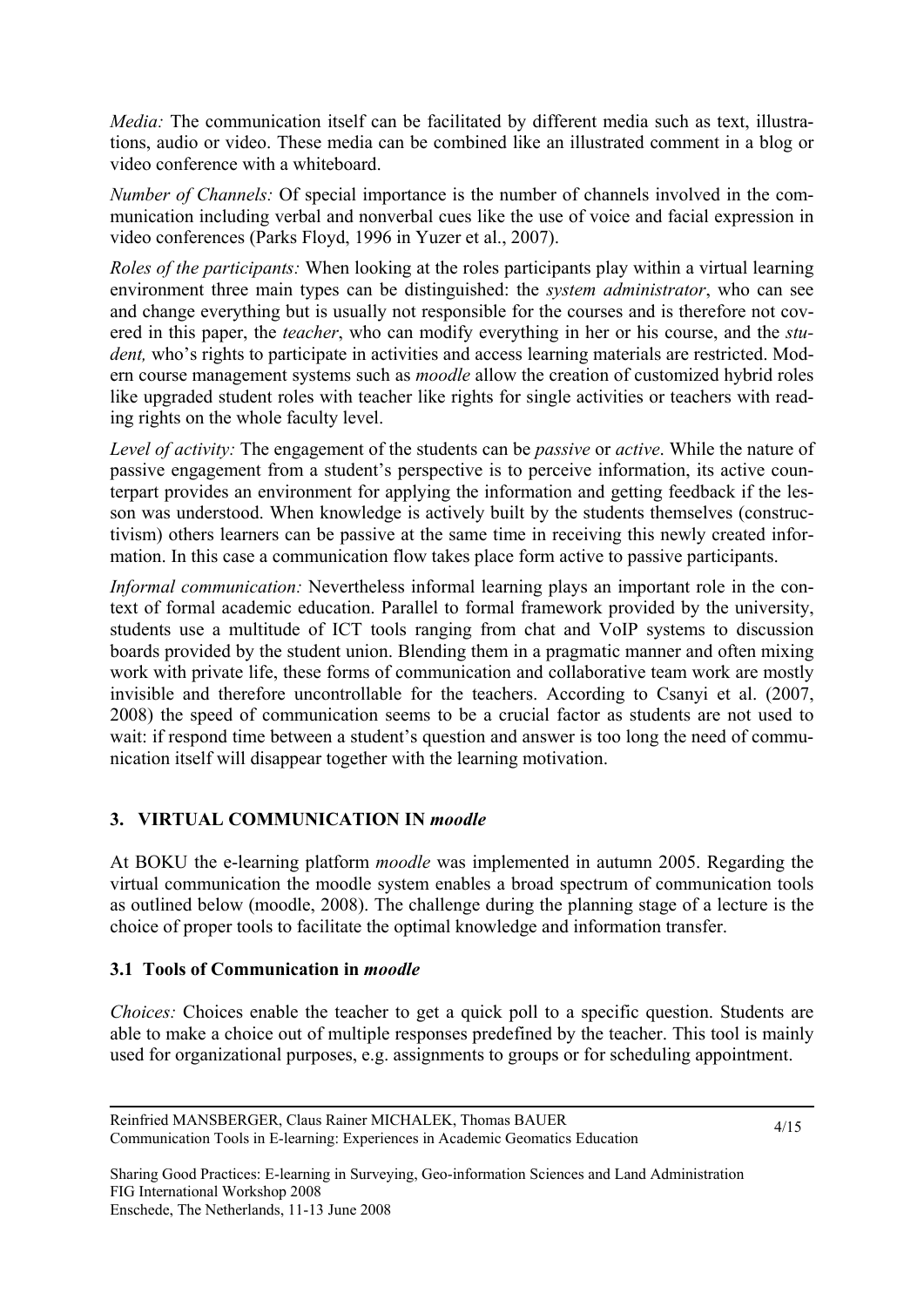*Resources:* Resources are the kernel of an e-learning platform: they represent the content (knowledge) and information provided by the lecturers. Prepared files (manuscripts, papers, presentations, etc.) can be uploaded to the server and links to external web pages can be established. All the files and links can be labelled and described by the lecturer. Students get access to all resources.

*Assignments:* During course lecturers often specify tasks that students can elaborate at home. The results of this work (report, essay, calculation) have to be converted to a digital format and can be submitted in various standardized file-formats to the e-learning platform. The assignment tool also includes grading facilities.

*Chats:* Online (real-time synchronous) communication between teachers and students is facilitated by the chat-Tool. A chat room can be opened for discussing a specific topic, but it might also be used as virtual consultation hours of lecturers. Numerous features for managing and reviewing chat discussions are available on the *moodle*-platform.

*Forums:* Forums can be used in two different ways: News forums act as announcement platforms (blackboard). Discussion forums enable a knowledge transfer based on questions and answer(s) between all the actors. Normally forums are installed by the lecturer and all participants are allowed to add discussion topics. To accelerate the communication process, contributions in the forum also can be submitted per e-mail. An option of this module is the peer rating of each posting.

*Lessons:* Content can be delivered to students in a flexible way with the lesson-module. A lesson consists of a number of pages. The navigation can be done straight forward in a defined order or in a more complex way by predefined buttons. The acquired knowledge of the students can be checked by one or more questions at the end of each page. Depending on the answer the navigation to the next page can be controlled.

*Quizzes:* Quizzes are a very powerful tool in *moodle* for checking the knowledge of students (Mansberger et al. 2006). Teachers have various options to organise of tests, like the definition of a time limit or number of attempts allowed. Many kinds of question are available in this module, like single answer questions, multiple answer questions, true-false questions, embedded answers, matching, and numerical examples. The questions are kept in a categorised database. Using the grading facilities included in the test module the students will receive immediately the results.

*Wikis:* A wiki enables students to edit web pages collectively. Using this technology the contents of a document grow continuously. The text always can be proofed, corrected or extended by each of the wiki participants.

*Grading: moodle* includes a grading module implemented in many of the available communication tools. Lectures have the possibility to predefine the maximum number of points for each of the tasks. The rating itself is done automatically (e.g. in the quiz module), by the lecturer (e.g. in the assignment module) or by a peer rating of the students (e.g. in the forum module).

The authors of the paper got experience with all the tools outlined above. But until yet there are still "white spots" in the full spectrum of communication tools available in the *moodle*-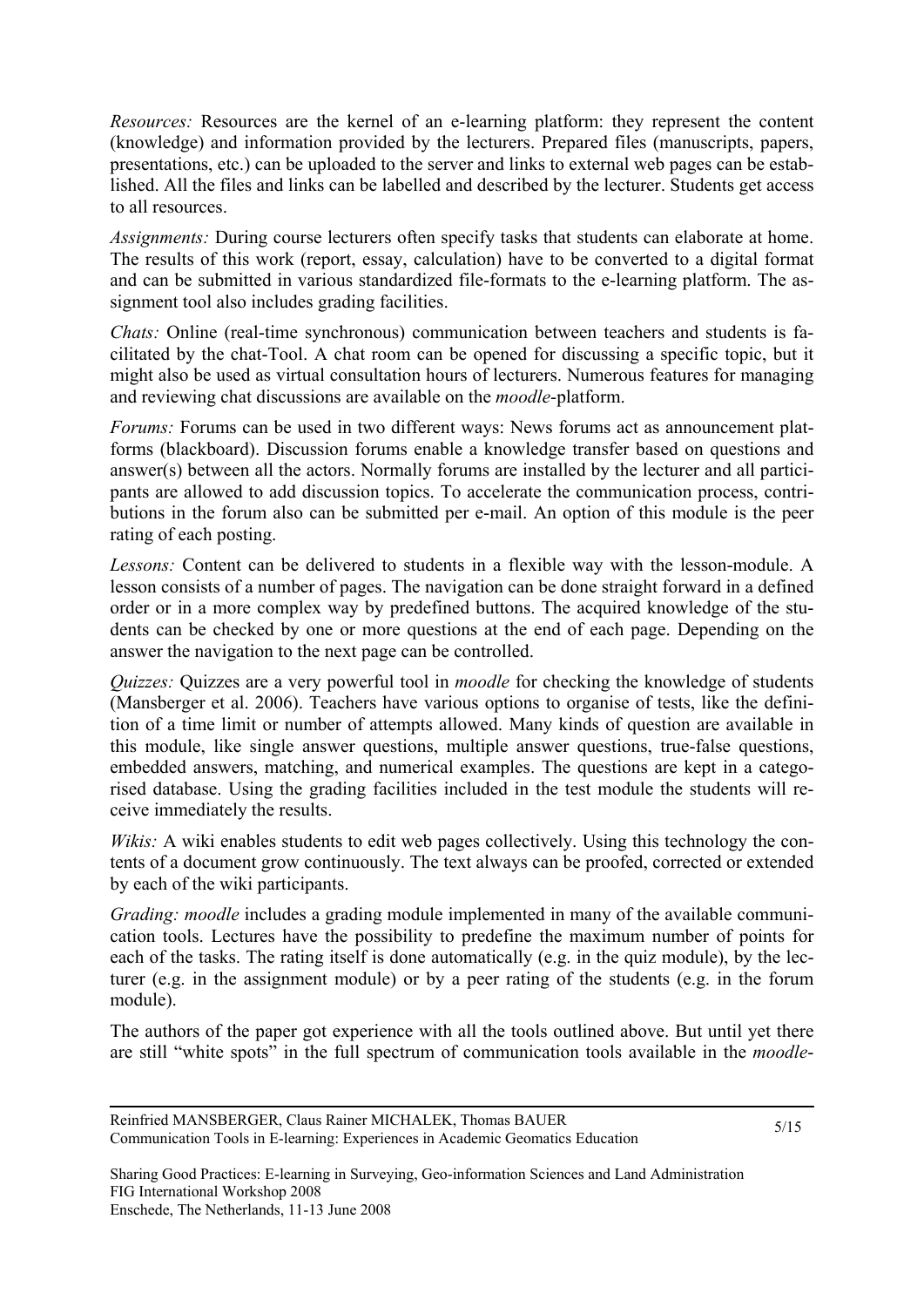platform, as the *Glossary*-module, the *Journal*-module, the *Workshop*-module and the *Survey*module.

The *Glossary*-module allows participants to create and maintain a list of definitions, like a dictionary. Links from the whole course materials to all the entries can be created automatically.

The *Journal*-module enables a communication between the teacher and an individual student. Students have to reflect within a defined time to a specific topic. So this module can be used to trigger the activity of students.

The *Workshop*-module is a peer assessment activity that allows all participants to evaluate each other's projects.

The *Survey*-module can be used to get feedback about the learning environment. At BOKU the questionnaire is predefined.

## **3.2 Characteristics of Communication Tools in** *moodle*

As documented in *Chapter 2* the communication tools in an e-learning system can be characterized by different aspects. Based on their own experiences the authors classified all the communication tools available on the *moodle* platform. The results of this analysis can be seen in *Figure 2*.



*Figure 2: Characteristics of Communication Tools in moodle* 

Reinfried MANSBERGER, Claus Rainer MICHALEK, Thomas BAUER Communication Tools in E-learning: Experiences in Academic Geomatics Education

6/15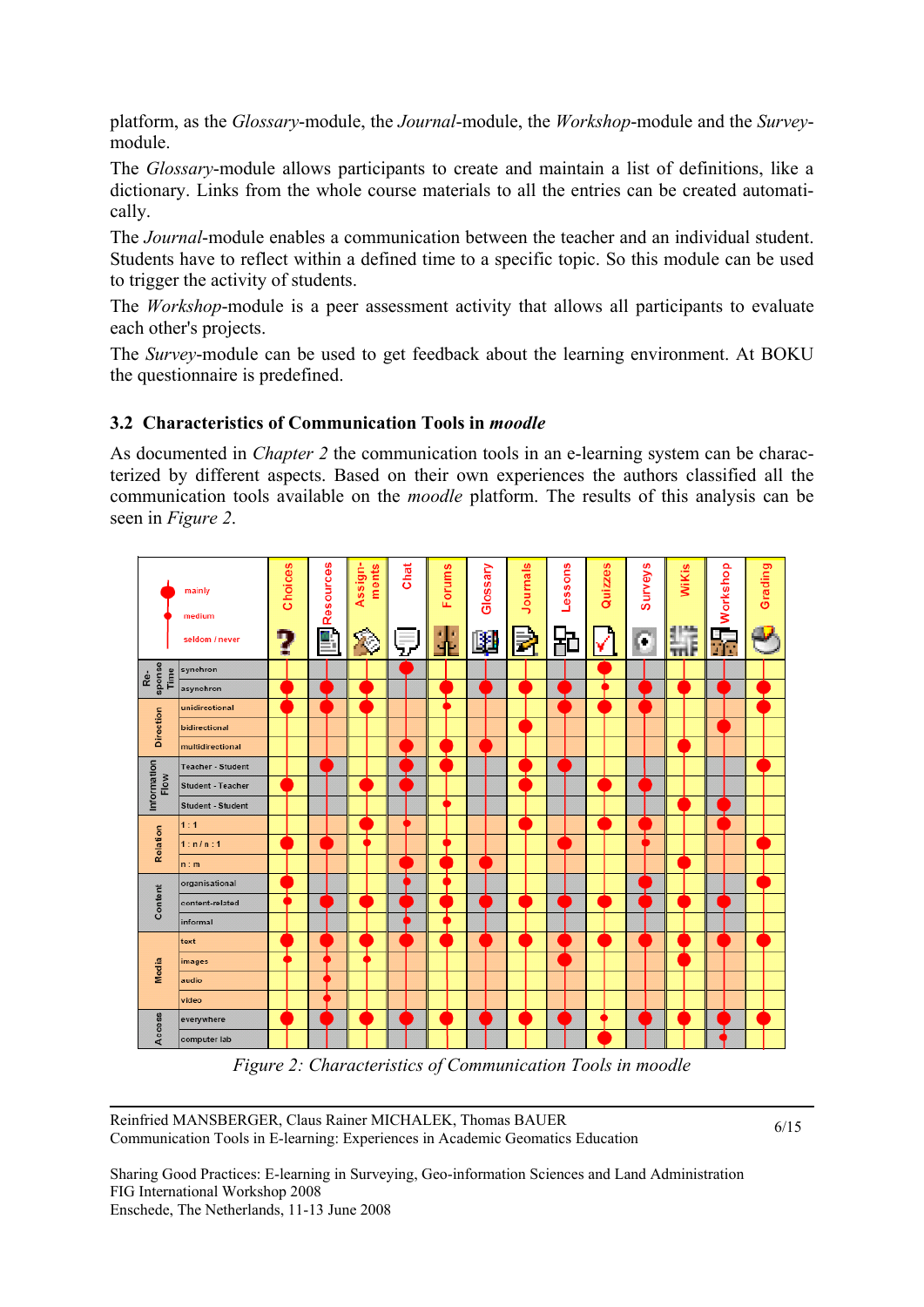For example the quiz-tool is a unidirectional tool, as the students have to provide evidence about their knowledge on the topic. The information flow is from the student to the teacher and as the test has to be done by each of the students individually, the relation of the information flow is (1 : 1). The content of communication is strongly content-related and the medium written text. Dependent if the quiz is used as an examination or – optional – used as a selfassessment quiz, the access has to be provided in a computer lab (controlled by the lecturer) or - in the case of the self assessment - the quiz can be carried out from everywhere.

## **3.3 Time-dependent Application of** *moodle***-Communication Tools during a Lecture**

Due to their characteristics the communication-modules can be applied for specific didactic tasks during the education process. At the begin of a lecture (or a phase of a lecture) normally a lot of organisational information has to be delivered to the students and from the professional education the first stage in a teaching process usually is the *knowledge transfer* from the lecturer to the student. As the information flow is mainly from the teachers to the students, all the communication tools with this specific characteristic (news forum, choices, resources, lessons) are primary in use during the first phase of a lecture (see *Figure 3*).



*Figure 3: Access of moodle-tools during the different stages of a lecture (or phase of lecture)* 

In a next step the students have to acquire and to extend the knowledge. The *moodle*-platform provides several tools for *knowledge exchange* between teachers and students as well as

Reinfried MANSBERGER, Claus Rainer MICHALEK, Thomas BAUER Communication Tools in E-learning: Experiences in Academic Geomatics Education

7/15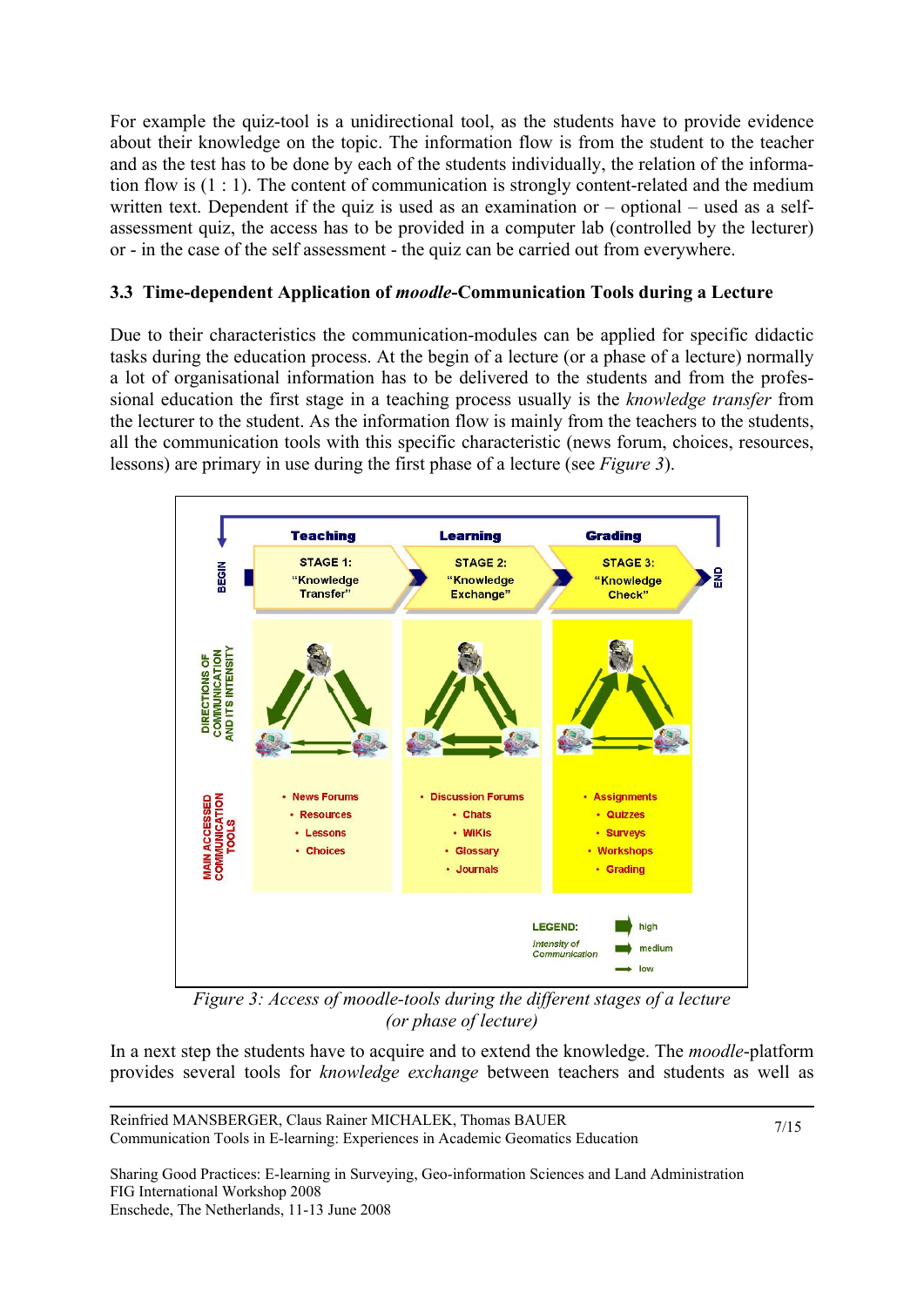among students. Communication activities with multidirectional information flow and (n : m) relation are predestined to achieve an optimal information exchange between all participants (discussion forums, chats, wikis, glossary, journals).

During the final stage of a lecture normally the students have to be checked, evaluated and graded about their knowledge achieved. Assignments, quizzes, workshops and grading are proper activities for knowledge control, as these tools enable an information flow from individual students to the teacher (unidirectional,  $(1 : 1)$  relation). By using the survey-module teachers will get feedback from the students on the quality of the lecture and on their personal performance.

## **4. INVESTIGATION ON VIRTUAL COMMUNICATION IN ACADEMIC SURVEY-ING EDUCATION**

## **4.1 Sources of Investigation**

The analysis of the virtual communication is based on the experiences of two lecturers gained in two characteristic lectures of the surveying education at BOKU and from the head of the BOKU e-Learning Centre. Additional the experiences of students with the e-learning platform *moodle* were scrutinized by a student survey and by personal interviews with students.

## 4.1.1 Lectures supported by e-learning at IVFL

The lecture *Applied Photogrammetry* (3 semester hours) gives the students a more comprehensive understanding of photogrammetric methods. Due to the limited instrumental equipment the compulsory-elective lecture is limited to 12 students. The lecture is designed in the *Blended Learning Concept* using the *moodle*-platform.

During the first stage a face-to-face lesson on specific topics of photogrammetry is given and photogrammetric software is trained to the students in the computer lab. An excursion to the photogrammetric lab of the Austrian Map Agency (BEV) is also part of *knowledge transfer*. All materials are provided in a digital format by the *resource*-module. Organisational information is communicated by the *news forum*.

In the second phase  $-$  the main part of the lecture  $-$  the students have to elaborate a photogrammetric project. This task has to be done as group work (*knowledge exchange*). The students have the possibility to select one out of several offered photogrammetric projects using the *choice*-activity in *moodle*. Manuals of the photogrammetric software are provided by the *resource*-module. The practical work is supervised in a mixed way: lecturer and tutors are supervising the students in the computer lab during predefined times. Additional questions of students are answered in a distance-learning component by the *chat*-tool and the *discussion forum*-activity.

Finally the students have to proof their knowledge at the end of the lecture (*knowledge control*). The grading was based on the quality of final photogrammetric project, on the content of the technical report (submitted by the *assignment*-tool) and by a final test (*quiz*-module).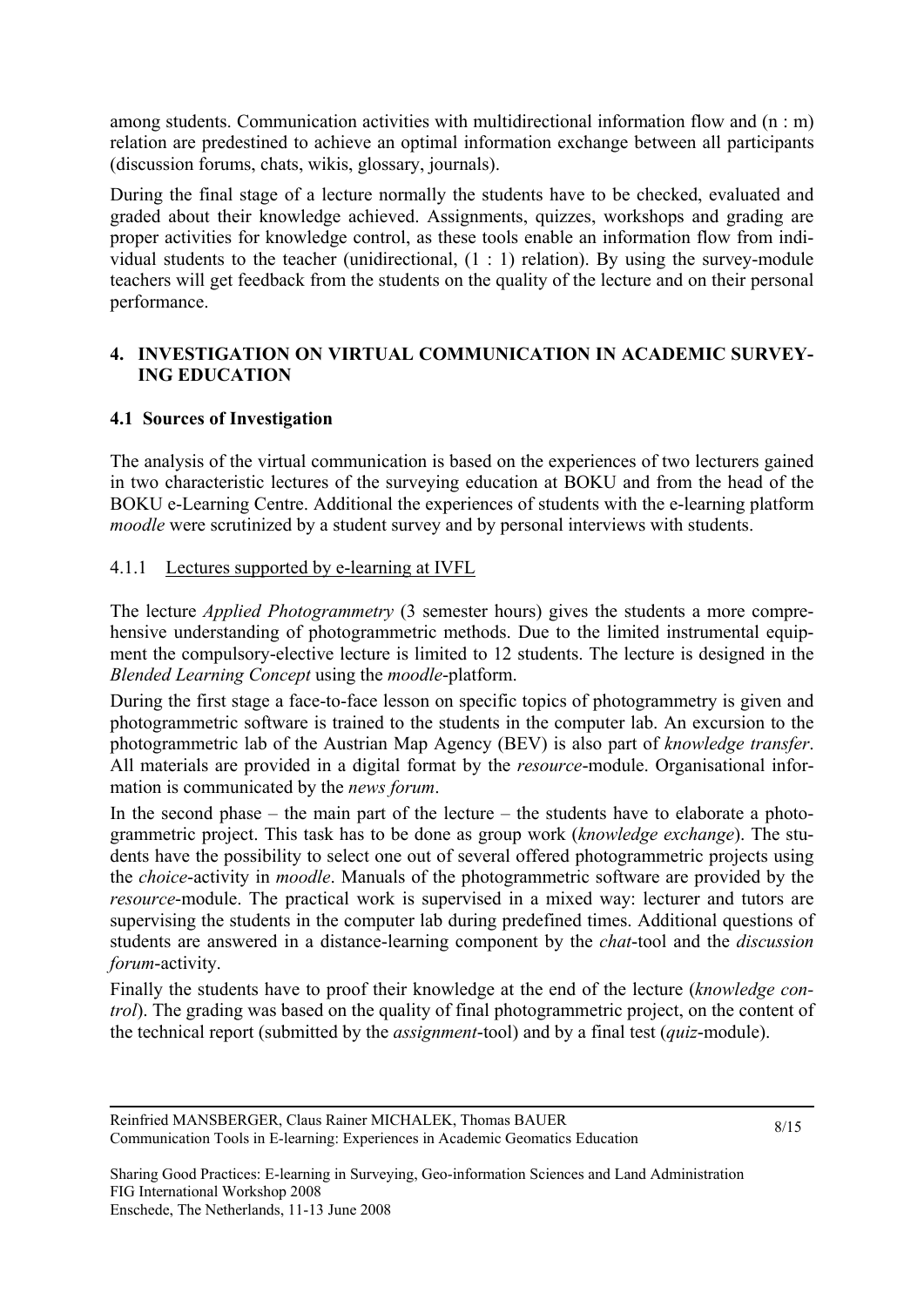The courses *Geoinformatics* aims to teach students the basic principles in the application of geographical information systems (GIS). In the winter term 2007/08 110 students were enrolled and in the summer term more than 250 students attended the course. It is divided into two parts, a lecture on theory (2/3 of the available 3 semester week hours) and a practical (1/3) where students are working with a GIS software. While the theoretical part is finished by a written exam, students have to work out a small project during the practical. After the upload of the results to the server (*assignment* tool), the projects are marked and a feedback is given by the teacher (using the *grading* function). Student can then modify their projects until the deadline.

The theoretical part is based on a face-to-face lecture and gives an overview of definitions and terms related to geographic information processing. In addition an e-book is offered to students summarizing all topics of the lecture as html pages or as a pdf-document. After students are taught in the principles of a GIS, the practical part of the lecture starts.

The big challenge for the practical part is the lack of appropriate infrastructure to teach a large number of students in software applications. The computer lab of the institute consists of 12 workstations and not more than 20 students can sit in a relatively small room. Instead of teaching six parallel groups it was decided to follow the distance learning concept for the practical. An e-learning course was prepared for that purpose and students are given a DVD with the software (ArcGIS - student edition). Step by step students will learn how to use the software and small exercises have to be solved. The software tools are explained by using screenshots, animated GIS and complex tasks are demonstrated with short video sequences. The amount of time for the practical is estimated with 15-20 hours. A survey has proven that this is realistic and most of the students succeed in completing the practical within that period.

For the communication between teachers and students *discussion forums* and *chats* are offered where problems can be solved. The e-learning course is supported by tutorials in the computer lab. During the opening hours students can work on the workstation under the guidance of a tutor.

### 4.1.2 Student Survey (Opinion Poll)

A survey was carried out to get feedback about the communication tools and the software used during the courses. The survey was based on a questionnaire that was designed on the elearning platform. Students were given an anonymous login name. The survey was sent to all students of the courses described above. The return quote was about 25% taking into account those students who finished the course.

The first part of the questionnaire contained common questions as the number of semesters enrolled at the university, the study program, where e-learning is mainly used, etc. The second part focused on the software used during the selected course. It comprised questions on the usability and functionality of the software especially from a beginner's point of view. This is to see if the software is suitable in regard to the goals of the courses. The third part addressed the communication during the courses, e.g. tools used, quality of support by the teachers.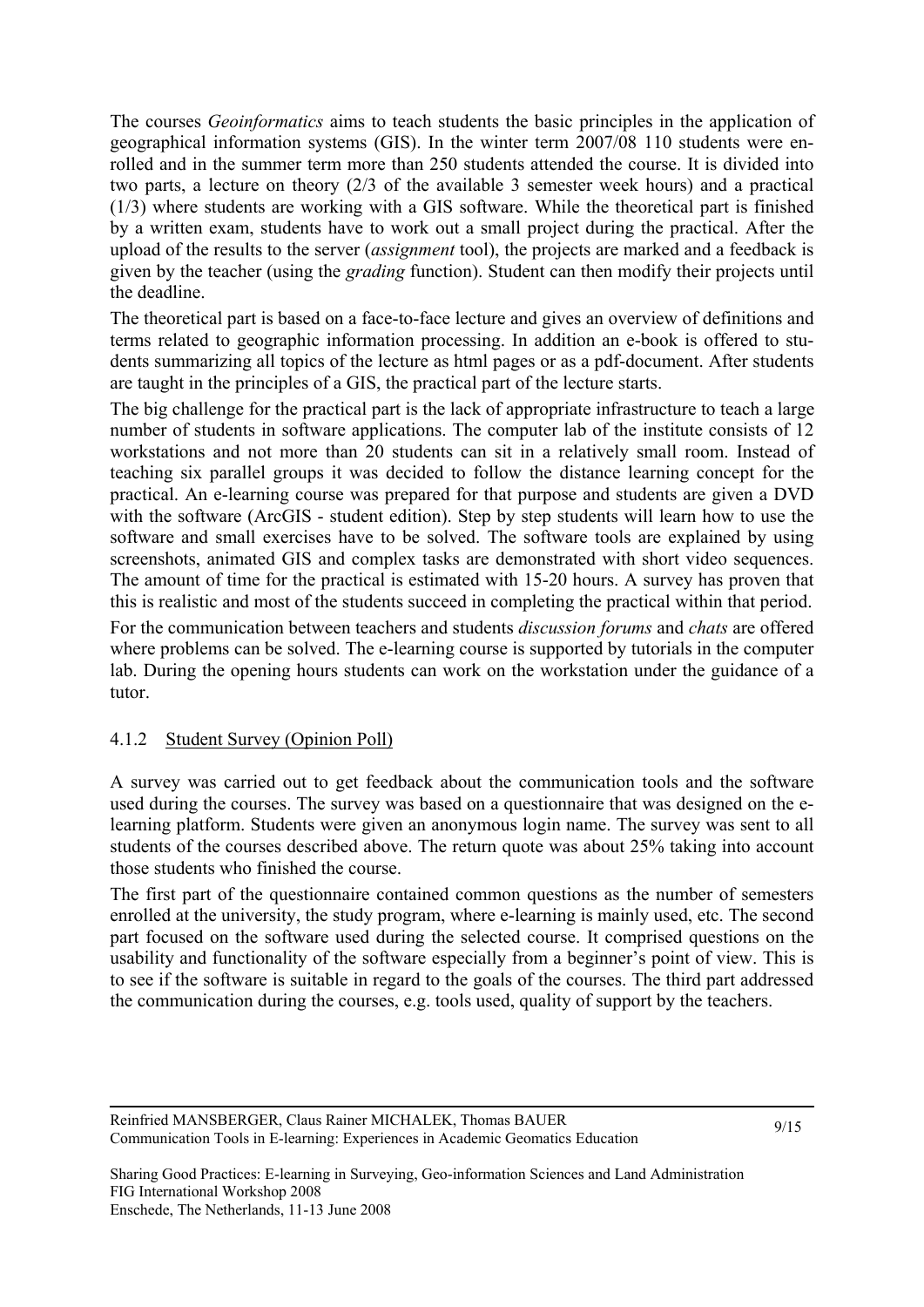## **4.2 Lessons Learnt**

This chapter summarises the main results of the survey and the conclusions as drawn by the teachers.

#### *Students accept e-learning*

The survey revealed the *moodle* is widely accepted by the students. 90% appreciated the integration of e-learning in the courses and for 41% the e-learning platform is a big relief for their daily study life (see *Figure 4*).



*Figure 4: Question: BOKUlearn is a relief in my daily study life* 

### *Access to e-learning platform from private computers*

91% of the students login to the e-learning platform at home, the rest at the computer labs at the university. 92% of the students already attended an e-learning based course at the BOKU. Only for 8% it was the first touch with *moodle*.

As stated in the previous chapters, various ways of communication between teachers and students exist. Especially during the process of learning (knowledge exchange) specific software tools communication is essential. Several questions were ask regarding the unidirectional way of communication (i.e. information is given from teachers to students).

### *Structure of courses is logical*

87% of the students agreed that the structure of the courses followed a logical way. A well structured and clear work flow is essential for the training of software applications.

### *Videos and animations appreciated by students*

For the explanation of software tools short videos and animated GIFs were used. The survey has shown that especially videos are appreciated by students (72%). Videos and animations are a perfect tool for demonstrating online the use of software functions.

### *Informal Communication essential for problem solving*

In case of problems when learning the software, several possibilities were offered to students in order to get help. *Figure 5* shows the answers in regard to the communication tools used. Multiple answers were possible.

95 students answered to use online communication when looking for an answer while 110 students searched for help through a personal contact to either the teacher or colleagues.

Reinfried MANSBERGER, Claus Rainer MICHALEK, Thomas BAUER Communication Tools in E-learning: Experiences in Academic Geomatics Education

10/15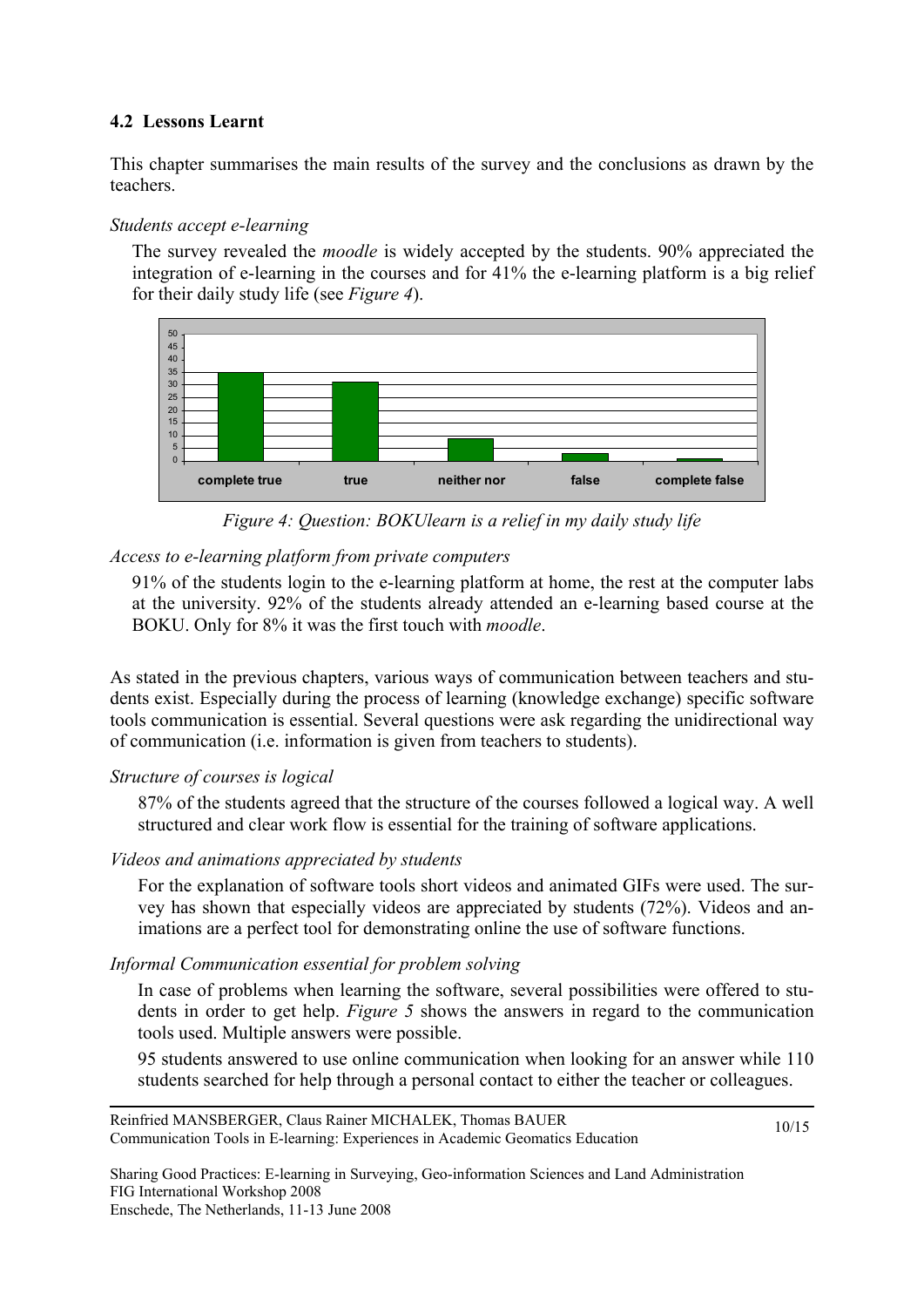

*Figure 5: Question: What kind of communication tools did you use in case of problems?*

The high number of answers for "colleagues" shows that especially informal learning (i.e. students help each other and work together) plays an important role when applying elearning. Also the tutorials were often visited by student. These high responses reveal that a personal contact is often wanted by the students. At a separate question, 54% of the students confirmed that the tutorial were a good support for the practical work.

### *Response time for requests sufficient*

Asynchronous communication with a time interval between interactions is somehow problematic when teaching software tools. There is a danger that students get frustrated when hanging with a problem. 83% confirmed that the answers given in the discussion forum or sent per email were given within a sufficient time range. A frequent online presence of the teacher is therefore necessary. Synchronous communication as a chat is more useful in that case although it was not used by the students that often. 84% of the students confirmed that they received the right answers.

### *Online Consulting hours accepted by students*

Those students who used the chat where asked if the number of online consulting hours was sufficient (*Figure 6*). The majority of students was pleased by the online presence of the teacher. Online consulting hours are different to normal consulting hours as students are often using the e-learning platform at "non-office" hours.



*Figure 6: More face-to-face lecture units should be offered and the software tools and their applications should be demonstrated in the lecture hall.* 

Reinfried MANSBERGER, Claus Rainer MICHALEK, Thomas BAUER Communication Tools in E-learning: Experiences in Academic Geomatics Education

11/15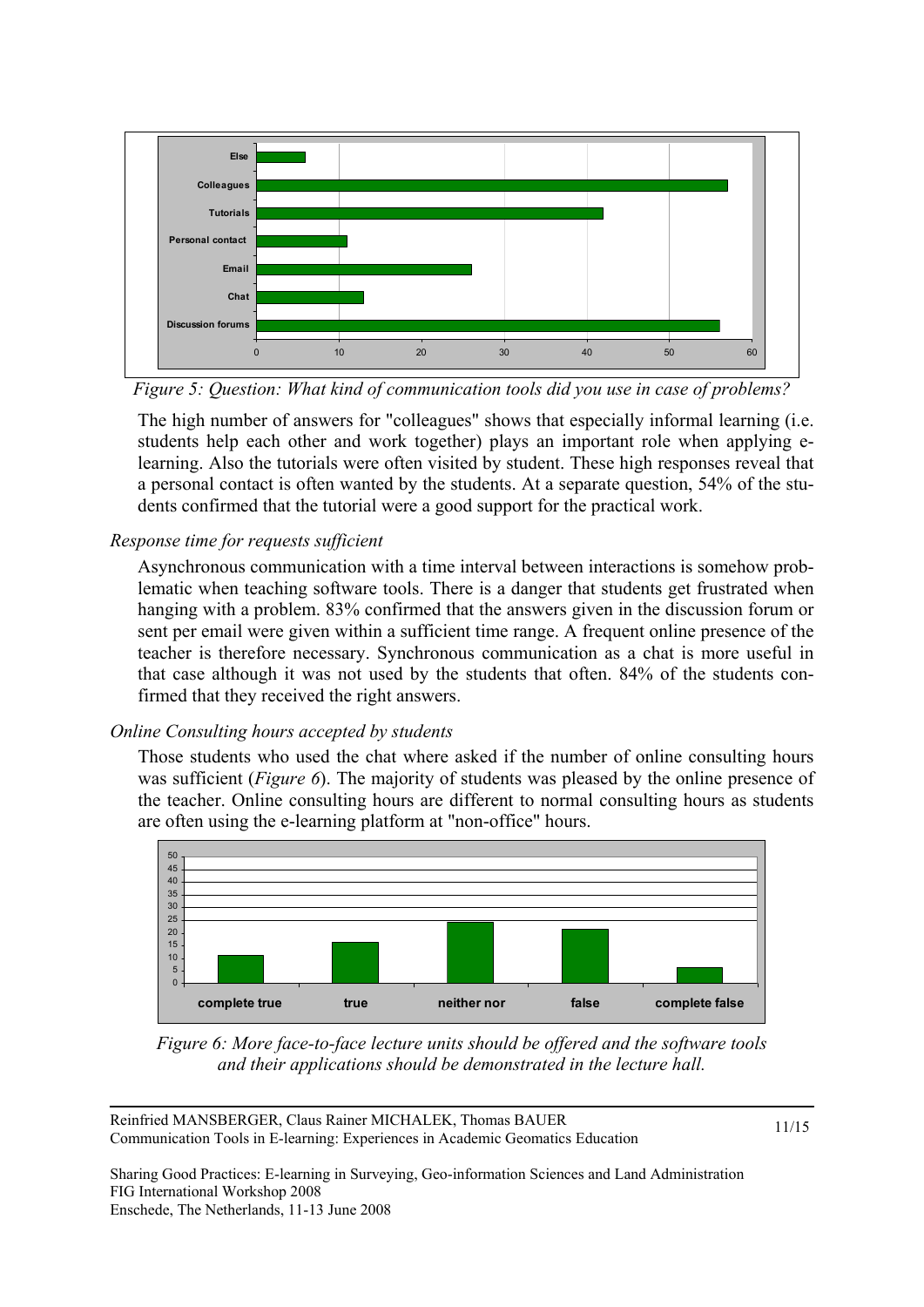#### *Students are ambivalent about additional face-to-face units*

The question about additional face-to-face units in the lecture hall revealed that not all students favour distance learning courses. As it could be seen from other answers, a personal contact is important to many students.

The survey also offered the possibility to students to give a written feedback for topics not covered during the survey. In addition some of the following points are based on personal talks with the teachers and reflect the experience made by the teachers during the courses.

#### *E-learning requires flexibility in time for lectures*

When analysing the time and the date of the postings within the discussion forums, it is obvious that students appreciate the flexibility in time. Many of the questions were raised at "non-office" hours (e.g. on the weekend, in the evening, etc.). In case of teaching software tools, this is problematic as students need answers to specific questions. Otherwise they will get frustrated. Teachers therefore have to try to take this flexibility into consideration and adapt as far as possible their working hours.

#### *Benefit of e-communication increases with number of students*

One of the goals for the application of e-learning is to save time for teachers. Especially organisational issues such as notices of changes or supply of students with new features can easily be handled with the help of E-communication.

The documentation of questions in a discussion forum or the generation of FAQ (frequently asked questions) help students when facing problems. Teachers are then not asked the same questions several times.

#### *Questions posted on the e-learning platform are well-considered*

In context with the above mentioned benefits of e-communications, teachers at IVFL experienced that questions posted online are in many cases well-considered. Students are posing a question more precisely than in a face-to-face lecture.

#### *Acceptance of online exams*

In the meantime online exams are widely applied at the IVFL in order to deal with the large number of students and to minimise the time for correcting. Online exams are accepted by students as the results are comprehensible, actual (students receive the result immediately after submission) and personalized. I.e. the students can only see their own results.

#### *Students favour synchronous communication to asynchronous communication*

The survey and written feedback pointed out that students still prefer synchronous communication, especially when learning software tools.

### **5. CONCLUSIONS**

Within the last years the lecturers of the Institute of Surveying, Remote Sensing and Land Information gained a lot of experience in providing academic education by means of elearning components. It was recognized that a well directed use of these modern teaching and

12/15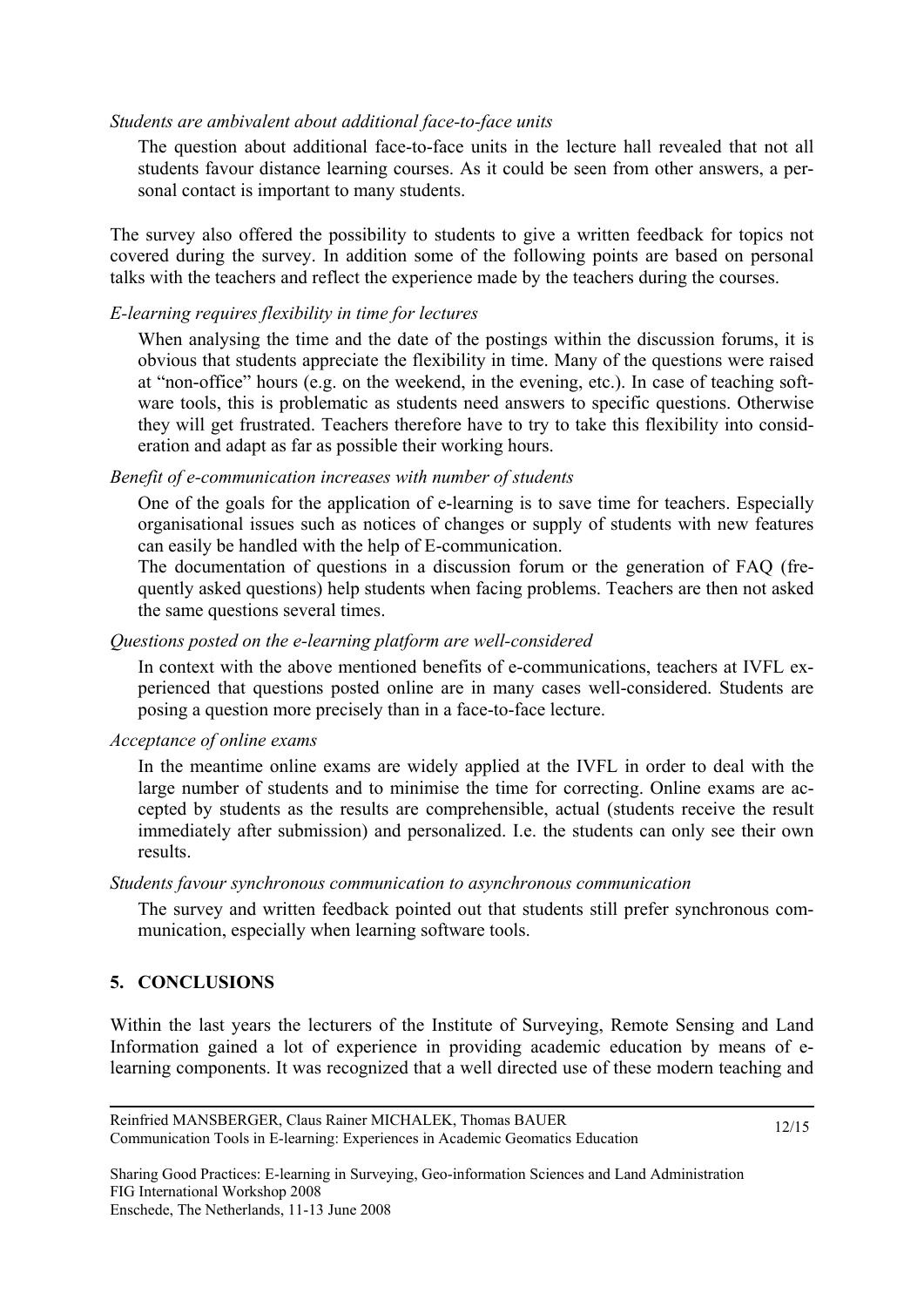learning tools enables an improvement in the quality of knowledge transfer, knowledge exchange and knowledge control. In addition e-learning platforms enable an increased flexibility of time and place for teachers as well as for students.

This paper focuses on the communication part of e-learning platforms. Communication is analysed and classified by its characteristics. The proper use of specific communication tools during the different stages of a lecture is outlined. Lessons learnt in the virtual communication are documented, based on the experiences of lecturers and students.

Concerning the communication in academic education in general and virtual communication enabled by an e-learning system in particular the following conclusions can be outlined.

### *Communication is the information carrier in academic education*

During a lecture different contents of information (e.g. organisational, professional) are transferred and exchanged between all players in academic education (e.g. lecturers, students, public authorities). Any information transfer between human beings is realised by communication. The lack of communication between lecturers and students is equivalent to an insufficient information transfer and successively to a poor education.

#### *Characteristics of communication is varying during a lecture*

Different stages of information transfer can be observed during a lecture. At the beginning of a lecture knowledge mainly is provided by the lecturer (*teaching period*). Teaching materials can be downloaded from the e-learning platform by the students, based on their personal requirements. In a second stage knowledge is exchanged between lecturers and students but also amongst students (*learning period*). Synchronous communication tools are favoured during this *learning period*. In the final phase the knowledge of the students has to be evaluated by the lecturers. The main direction of information transfer during the *assessment (examination) period* is from the individual student to the lecturer.

#### *E-learning platforms provide proper tools for various kinds of communication*

The characteristics of communication are manifold. Communication is differing by response times, contents and directions of transferred information, number of involved persons, etc. Elearning platform, such as *moodle*, provides a huge number of tools tailored to specific needs of communication.

#### *The use of communication tools has to be planed*

The use of e-learning platforms does not necessarily save time for lecturers. Especially the preparation of e-content is a very time-consuming process. The implementation of proper communication tools improves the quality of the knowledge transfer and enables more place and time flexibility. In addition lecturers can reduce their working hours for organisational and administrative activities by using adequate tools at the right time.

#### *Virtual communication cannot completely substitute personal communication*

The lecturers of the IVFL appreciate the implementation of the e-learning platform at the BOKU. E-learning is a relief when facing shortage of educational staff and infrastructure. The system provides a broad spectrum of possibilities in e-communication and the performance of the *moodle* platform at BOKU is reliable and stable. Nevertheless, face two face communication has to be the first choice for educational tasks.

Reinfried MANSBERGER, Claus Rainer MICHALEK, Thomas BAUER Communication Tools in E-learning: Experiences in Academic Geomatics Education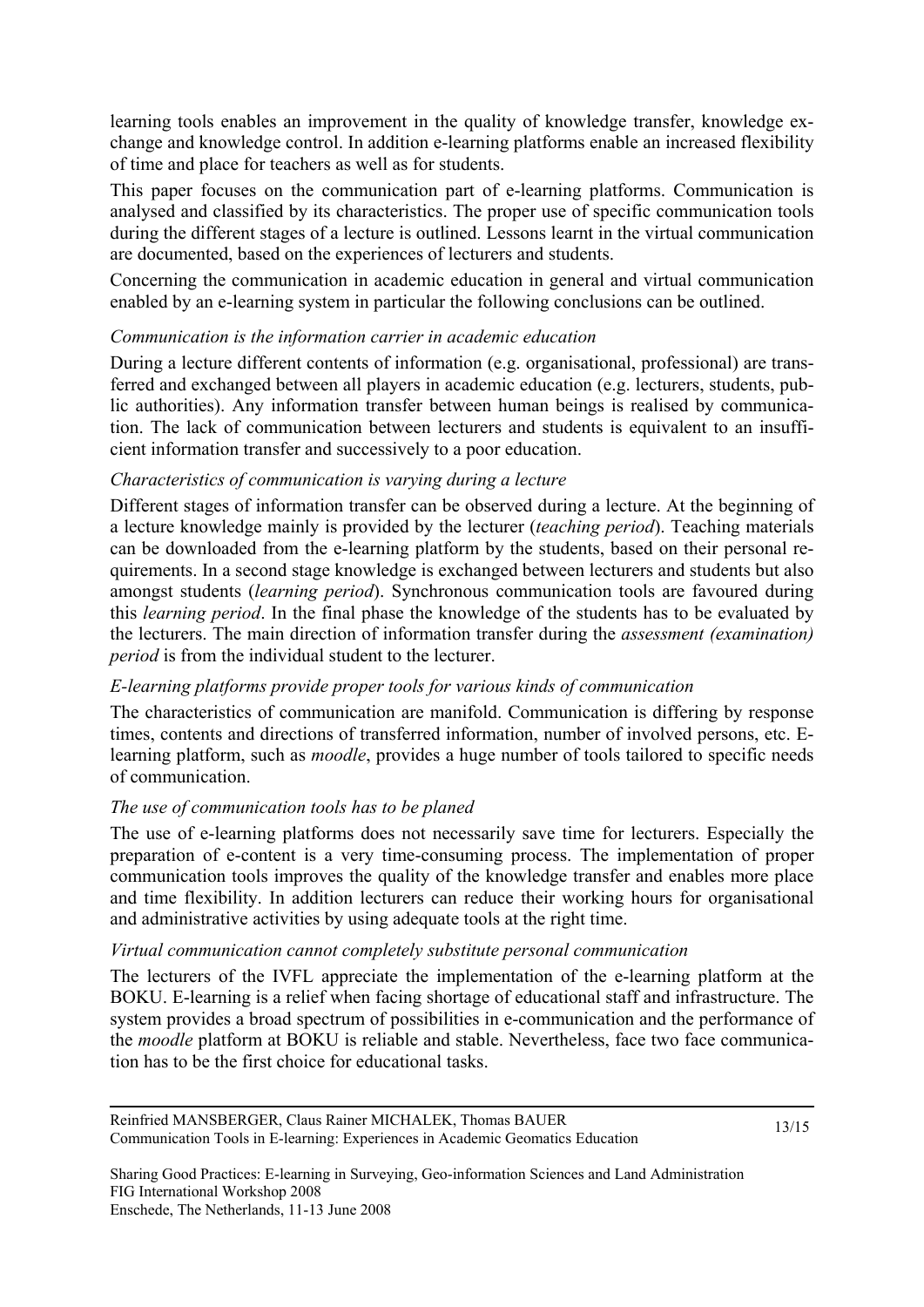## **REFERENCES**

BOKU. (2008): http://www.boku.ac.at/705.html?&L=1, last visited: 12 April 2008.

Csanyi G. S., Jerlich J., Pohl M., Reichl F. (2007). Blackbox Lernprozess und informelle Lernszenarien. In: Studieren neu erfinden – Hochschule neu denken (pp. 65-75), Hamburg, Germany.

Csanyi G. S., Jerlich J., Pohl M., Reichl F. (2008). Formal and informal technology enhanced learning for initial and continuing engineering education. Vienna, Austria.

E-teaching (2008). http://www.e-teaching.org/technik/kommunikation/, last visited: 13 March 2008.

Kear K. (2007) Communication aspects of virtual learning environments: perspectives of early adopters. In: ED-MEDIA 2007, 25-29 June 2007, Vancouver, Canada.

moodle (2008). http://moodle.org, last visited: 12 April 2008.

O'Reilly, T. (2006). http://radar.oreilly.com/archives/2006/12/web-20-compact-definitiontryi.html, last visited: 12 April 2008.

Mansberger, R., Bauer, T., Heine, E. (2006): Flop or Top – Experiences with e-learning in Academic Education. In: Bela Markus: FIG Workshop on eGovernance, Knowledge Management and eLearning, April 2006, Budapest, Hungary, 282-292, College of Geoinformatics, University of West Hungary; ISBN 963-229-423-8.

Wikipedia. (2008). http://en.wikipedia.org, last visited: 12 April 2008.

Yutzer V.T. et al. (2007). Building Powerful Online Synchronous Communications: A Framework for Lifelong Learning in Distance Education. In Inoue, Y. editor. Online Education for Lifelong Learning. (pp. 170-186). Idea Group Inc. London, UK.

### **BIOGRAPHICAL NOTES**

Reinfried MANSBERGER currently works as an Assistant Professor at the Institute of Surveying, Remote Sensing and Land Information at the University of Natural Resources and Applied Life Sciences, Vienna (BOKU Wien). In 1982 he obtained his Master's degree in surveying at the Vienna University of Technology. He obtained his PhD degree at the BOKU Wien. He is in the editorial board of Ashgate "Land Management Book Series" and involved in FIG as Austrian delegate of Commission 2. Reinfried Mansberger is an elected member of the European Faculty of Land Use and Development and Council Member of the Austrian Society of Surveying and Geoinformation. His research work is focusing on Land Use Planning, Land Information, Land Administration Systems, and Photogrammetry.

Claus Rainer MICHALEK is the head of the e-learning Centre at the University of Natural Resources and Applied Life Sciences, Vienna (BOKU Wien) since 2004. The centre coordinates and hosts all activities related to blended learning and online collaboration. Claus Rainer Michalek obtained his Masters' degree in Landscape Architecture and Planning at BOKU in 2003. His research work focuses on e-learning and blended learning in higher education.

Reinfried MANSBERGER, Claus Rainer MICHALEK, Thomas BAUER Communication Tools in E-learning: Experiences in Academic Geomatics Education

14/15